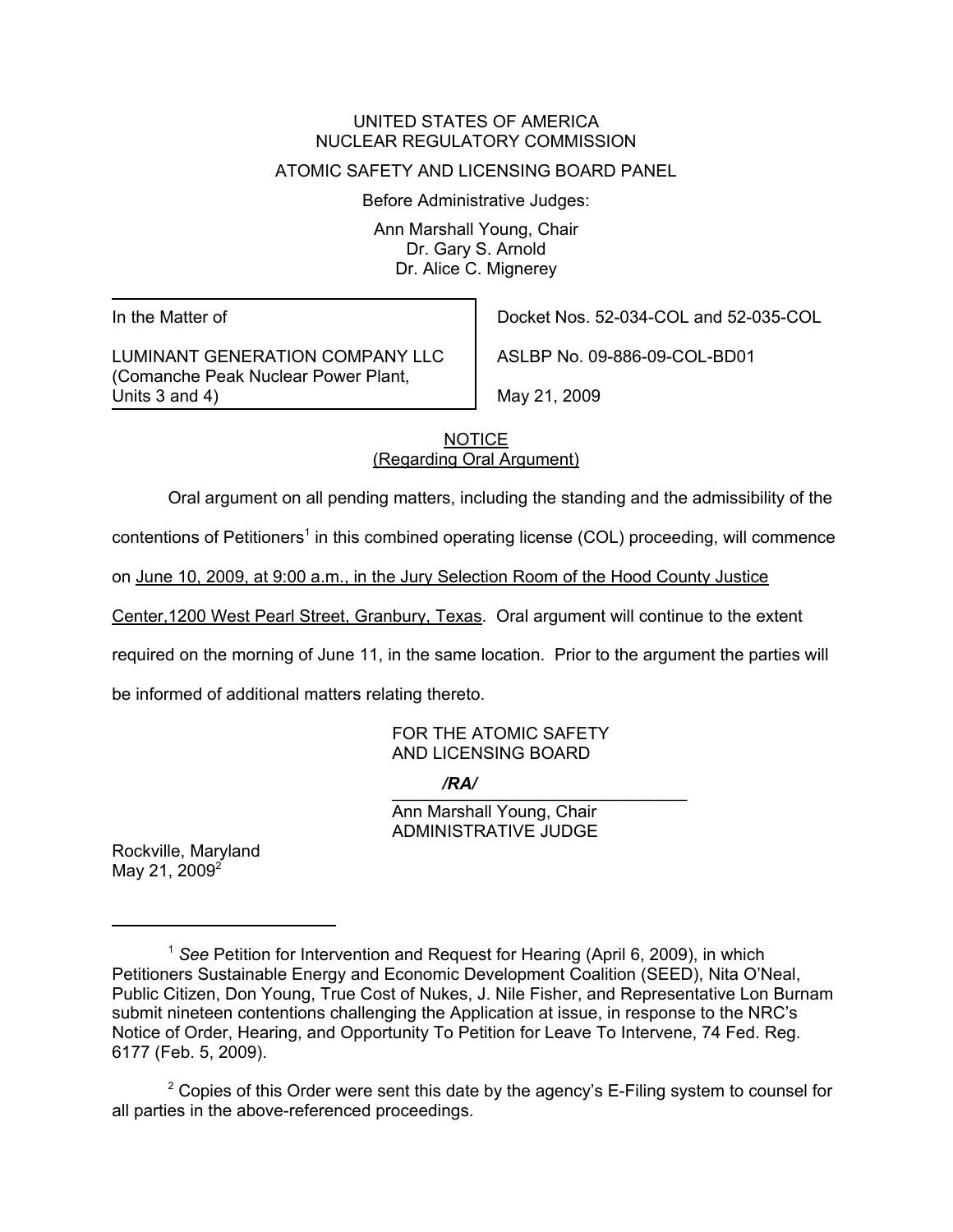### UNITED STATES OF AMERICA NUCLEAR REGULATORY COMMISSION

)

In the Matter of (1)

LUMINANT GENERATION COMPANY, LLC ) Docket Nos. 52-034-COL

 $)$ ) and the contract of  $\mathcal{L}$ 

) and 52-035-COL

(Comanche Peak Nuclear Power Plant, ) Units  $3$  and  $4$ )

# CERTIFICATE OF SERVICE

I hereby certify that copies of the foregoing NOTICE (REGARDING ORAL ARGUMENT) have been served upon the following persons by Electronic Information Exchange.

Office of Commission Appellate **Adjudication** U.S. Nuclear Regulatory Commission Washington, DC 20555-0001 E-mail: ocaamail@nrc.gov

U.S. Nuclear Regulatory Commission. Atomic Safety and Licensing Board Panel Mail Stop T-3F23 Washington, DC 20555-0001

Ann Marshall Young, Chairman Administrative Judge E-mail: ann.young@nrc.gov

Gary S. Arnold Administrative Judge E-mail: gxa1@nrc.gov

Alice C. Mignerey Administrative Judge E-mail: acm3@nrc.gov

Matthew F. Rotman, Law Clerk E-mail: matthew.rotman@nrc.gov

U.S. Nuclear Regulatory Commission Office of the Secretary of the Commission Rulemakings & Adjudications Staff Mail Stop O-16C1 Washington, DC 20555-0001 E-mail: hearingdocket@nrc.gov

U.S. Nuclear Regulatory Commission Office of the General Counsel Mail Stop - O-15 D21 Washington, DC 20555-0001 Kathryn Winsberg, Esq. Laura Goldin, Esq. James P. Biggins, Esq. Marcia J. Simon, Esq. Susan Vrahoretis, Esq. Sara Kirkwood, Esq. E-mail: klw@nrc.gov; laura.goldin@nrc.gov james.biggins@nrc.gov mjs5@nrc.gov susan.vrahoretis@nrc.gov seb2@nrc.gov

OGC Mail Center : OGCMailCenter@nrc.gov